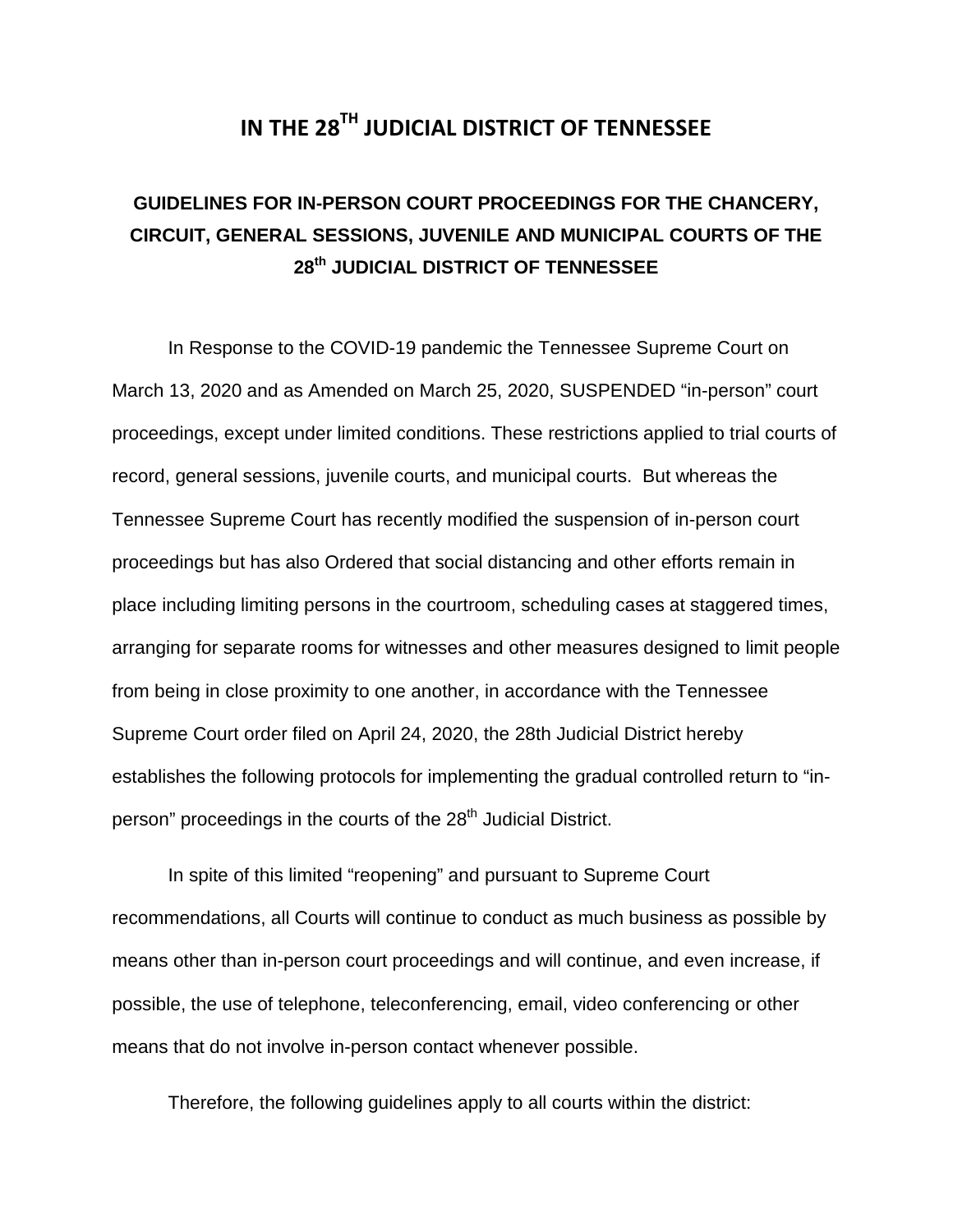# A. PERSONS PERMITTED TO APPEAR DURING "IN-PERSON" PROCEEDINGS

### 1. GENERALLY

Subject to the safety protocols identified in other parts of this order, each Court will permit only the following persons to be present in the Courtroom during "in-person" proceedings:

- 1. the immediate parties to the action and their counsel;
- 2. persons allowed to attend by virtue of Tennessee Constitution Art. 1, §35 (c) Victims of Criminal Offenses;
- 3. permitted media as approved below; and
- 4. personnel essential to the functions of the Court

#### 2. MEDIA REQUESTS

Members of the media may attend any "in-person" court proceeding consistent with Tennessee Supreme Court Rule 30, under the Court's "safety protocols":

B. SAFETY PROTOCOLS TO BE FOLLOWED DURING "INPERSON" HEARINGS

During "in-person" proceedings, the Courts will adhere to the following publicsafety protocols:

# 1. ADVANCED SCREENING OF ALL PERSONS ENTERING THE COURTHOUSE

In conjunction with the Sheriff's staff and municipal police departments, all persons will be screened prior to entry to help ensure that symptoms are not currently present or manifesting, and to help ensure that other risk factors are not present. Each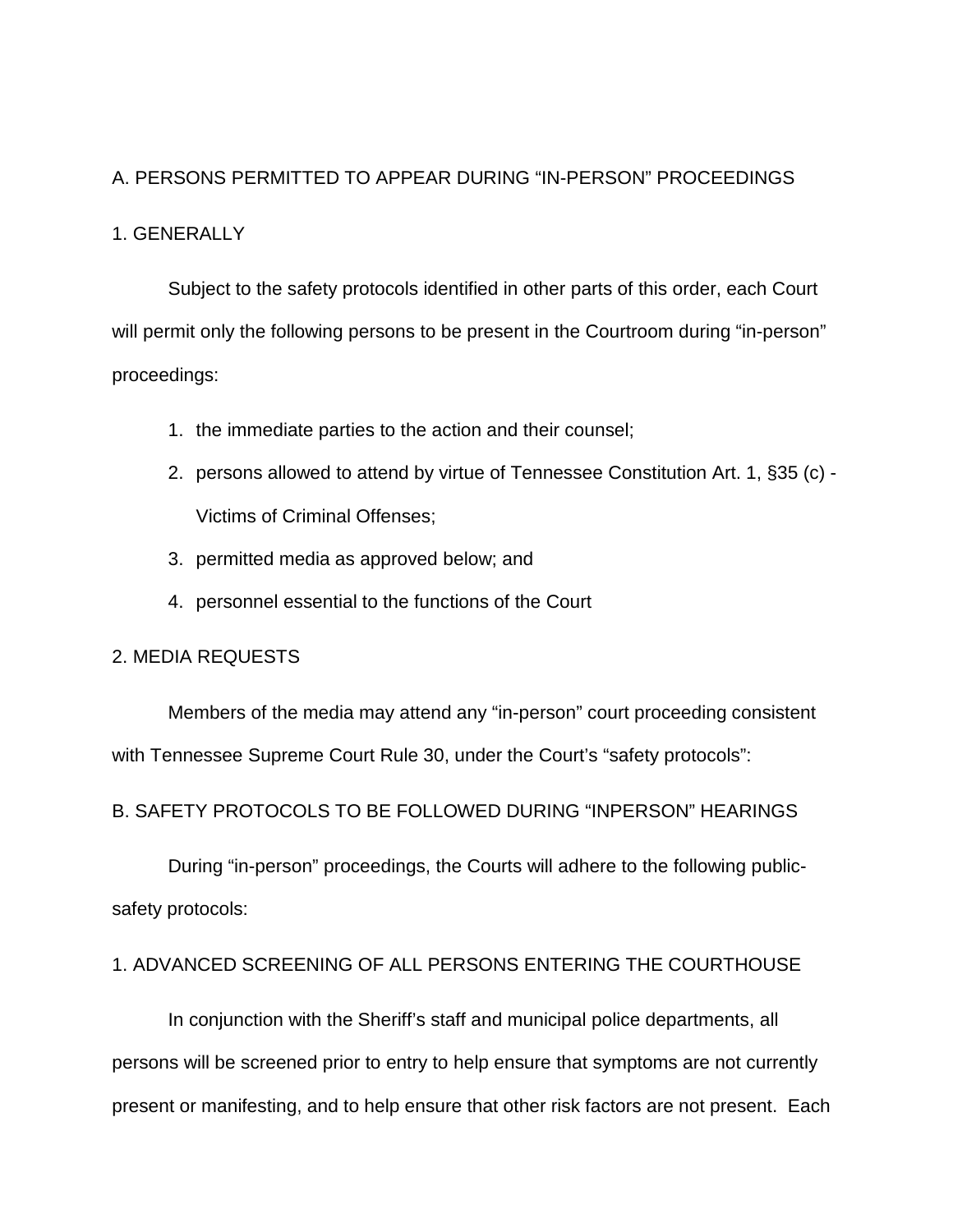person shall be asked to report on the information below, and no person will be allowed admittance who answers affirmatively to any category of information.

Each Courthouse will be single access entry, to the extent possible, during times that any court is in session. Each court building will still utilize, however, any respective entrances to accommodate ADA compliant ramps, when available and necessary.

The Courts recognize and take these measures in an attempt to identify and avoid risks that may be detectable, therefore, effective immediately and until further notice, no person, including courthouse staff, counsel, parties, media, and citizens requesting access who fall into any one of the listed categories below shall enter the courthouse, any courtroom, judicial assembly room, or courthouse office space:

- 1. Persons who presently or who have exhibited health conditions in the previous twenty-four (24) hours involving a fever over 100.4, a persistent cough, any shortness of breath, any persistent chest pain, or blush lips or face.
- 2. Persons who have been diagnosed with, or have had contact with, anyone who has been diagnosed with Covid-19 within the past fourteen (14) days.
- 3. Persons who have been asked to self-quarantine by any doctor, hospital, or health agency.
- 4. Persons who have had a recent onset of loss of taste or smell.

### 2. USE OF SOCIAL DISTANCING IN THE COURTROOMS

All Courts will instruct on and enforce social distancing within the Courtroom. All Courts will require at least 6 feet distance between and among those allowed to be present in the courtroom or waiting area, absent a need to communicate more closely in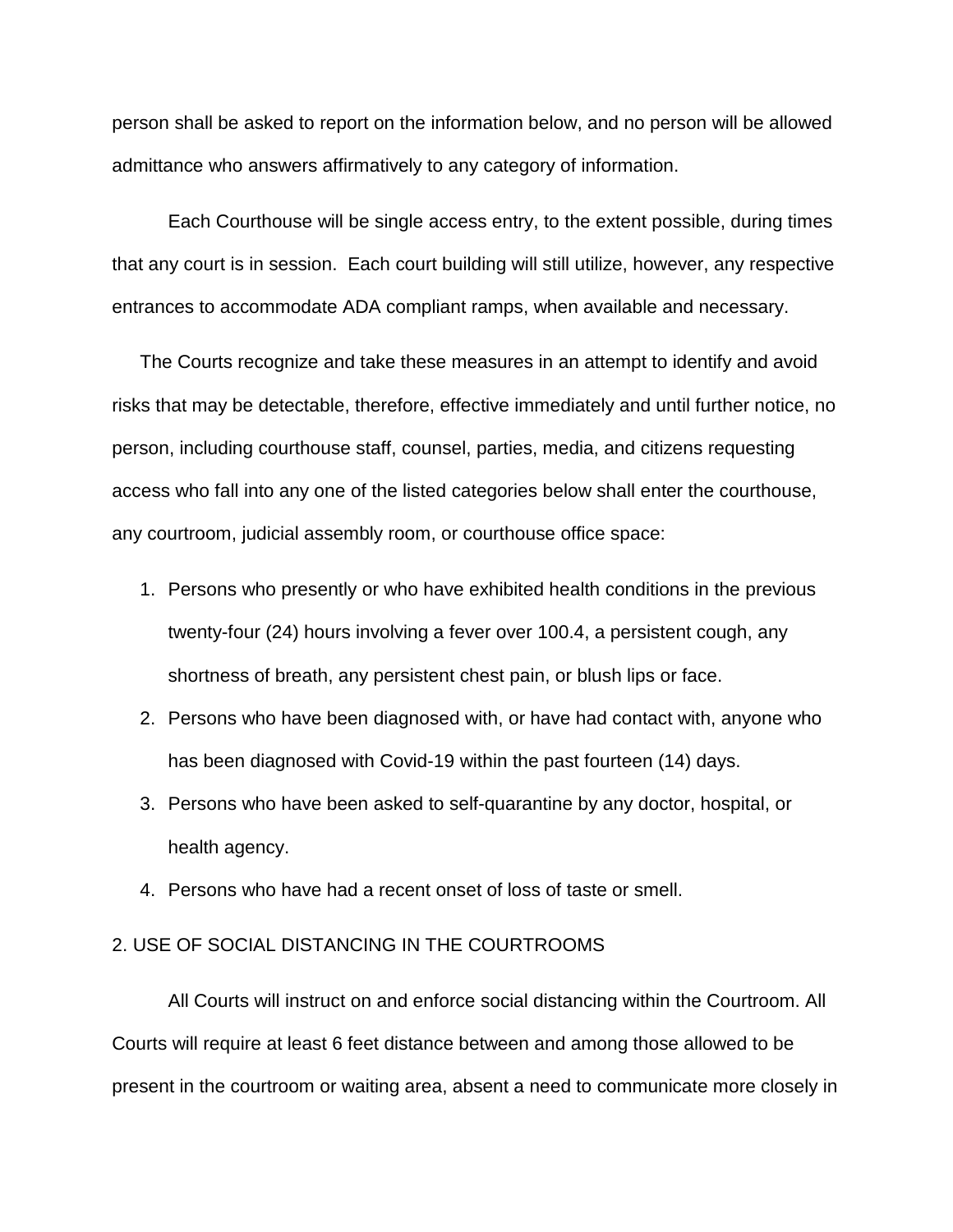person. Those participants who meet the criteria to be present in the Courtroom will sit in designated spaces.

Attorneys and clients will sit at opposite ends of counsel tables (to confer as necessary within the safety conditions and protocols). Others who are allowed within the gallery of the courtroom will sit in marked locations. In all Courtrooms, regardless of size, the number of litigants/defendants and attorneys shall not exceed 10. The Judge, court personnel and Court security are not included in this number.

Witnesses must remain outside the Courthouse or in a designated waiting area, if available. The attorney calling a witness for any hearing or bench trial will be responsible for accessing that witness's appearance in Court when needed by telephone or other means. Once a witness has completed his/her testimony they must immediately leave the building.

Child witnesses will not be permitted absent prior approval of the Judge presiding over the case.

Courthouse security personnel will ensure that all persons in the hallways and common areas within the courthouse are abiding by the social distancing guidelines.

3. AVAILABILITY OF PERSONAL PROTECTIVE EQUIPMENT AND SUPPLIES

Each Court will strongly encourage the use of face masks and disposable gloves by those entering the Courthouse facilities, and when available will provide face masks, and will require the use of hand sanitizer, tissues, and no-touch trash receptacles. Signage will be placed throughout each court building to remind visitors of social distancing guidelines.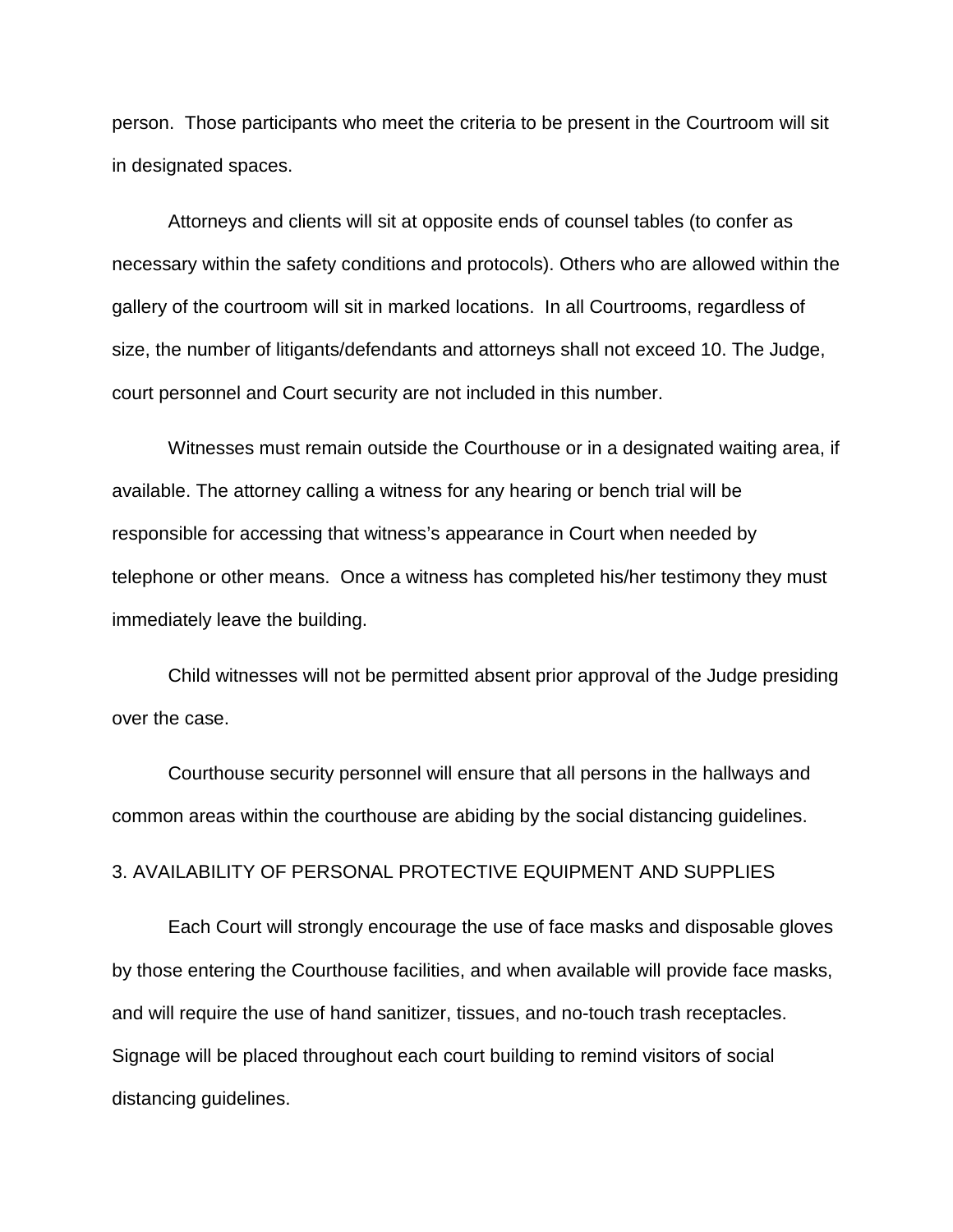# 4. SANITATION OF FACILITIES

The courtroom facilities will be sanitized prior to each use and at regular intervals during the day when in use; and at the conclusion of each day's proceedings. Sanitation measures will include the wiping of all surfaces with disposal wipes and/or proper disinfectants.

# C. SPECIFIC SCHEDULES

Although each court will continue to utilize and encourage the use of telephone and video conference hearings whenever possible, it will be necessary for each court to schedule limited in-person court proceedings to achieve the ends of justice, and each individual judge will do so, but only in accordance with appropriate safety measures.

### A. CHANCERY COURT:

Counsel and/or pro-se litigants must schedule all hearings with the Court. Each case scheduled shall be set for a specific time by the scheduling clerk. Cases will be staggered accordingly.

#### B. CIRCUIT COURT:

There will be no jury trials until after July 3, 2020, at the earliest. There will be no grand jury meetings during the month of May. If a grand jury needs to be convened in the month of June, prior approval of the Tennessee Supreme Court will be secured before it is convened. Bench Trials and Motion hearings will be scheduled individually with the court. Only one case will be scheduled at any specific time and cases will be staggered accordingly.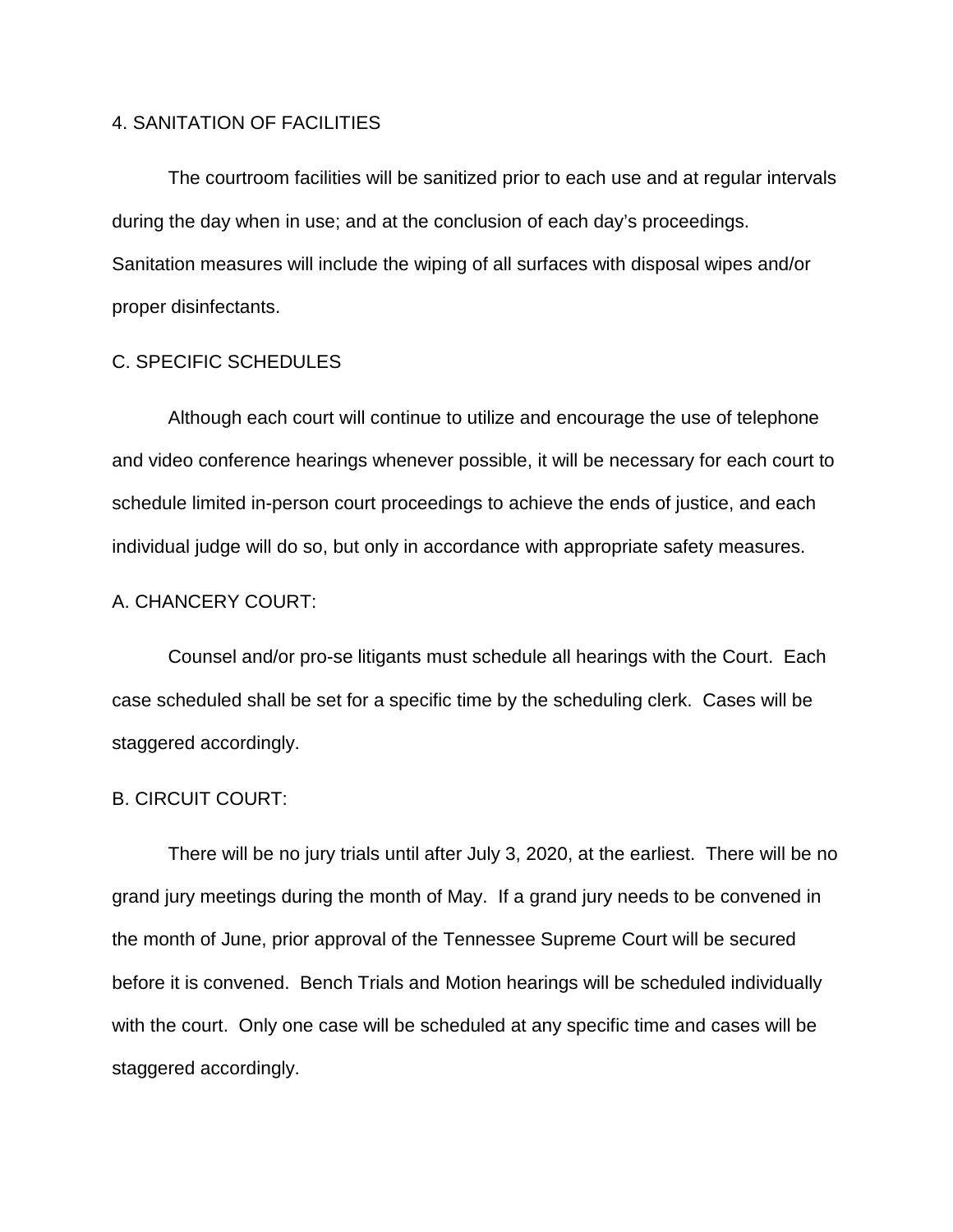#### C. GENERAL SESSIONS COURTS:

All general sessions courts and municipal courts with general sessions jurisdiction will meet according to schedules set out by the individual judges, in accordance with the mandates and orders of the Tennessee Supreme Court, as modified by this order.

# G. MUNICIPAL COURTS

Municipal courts will convene at times set by each individual municipal judge, and all proceedings will be conducted according to the strict social distancing, sanitation and occupancy criteria as set forth in this order. Each court will limit entry into whatever building in which the court is being heard and the courtroom to ensure proper social distancing. All municipalities are ordered to follow the safety protocols set forth in this order.

All guidelines, schedules and protocols are subject to modification by the Supreme Court, or the Presiding Judge of the Twenty-eighth Judicial District of Tennessee.

Because of the differing responsibilities of each Court, each judge is may submit a specific plan, with additional reopen criteria, if necessary, which will be forwarded by the presiding judge to the Supreme Court for approval; however, and until modified by order of the Supreme Court, the following requirements will be observed in all courts in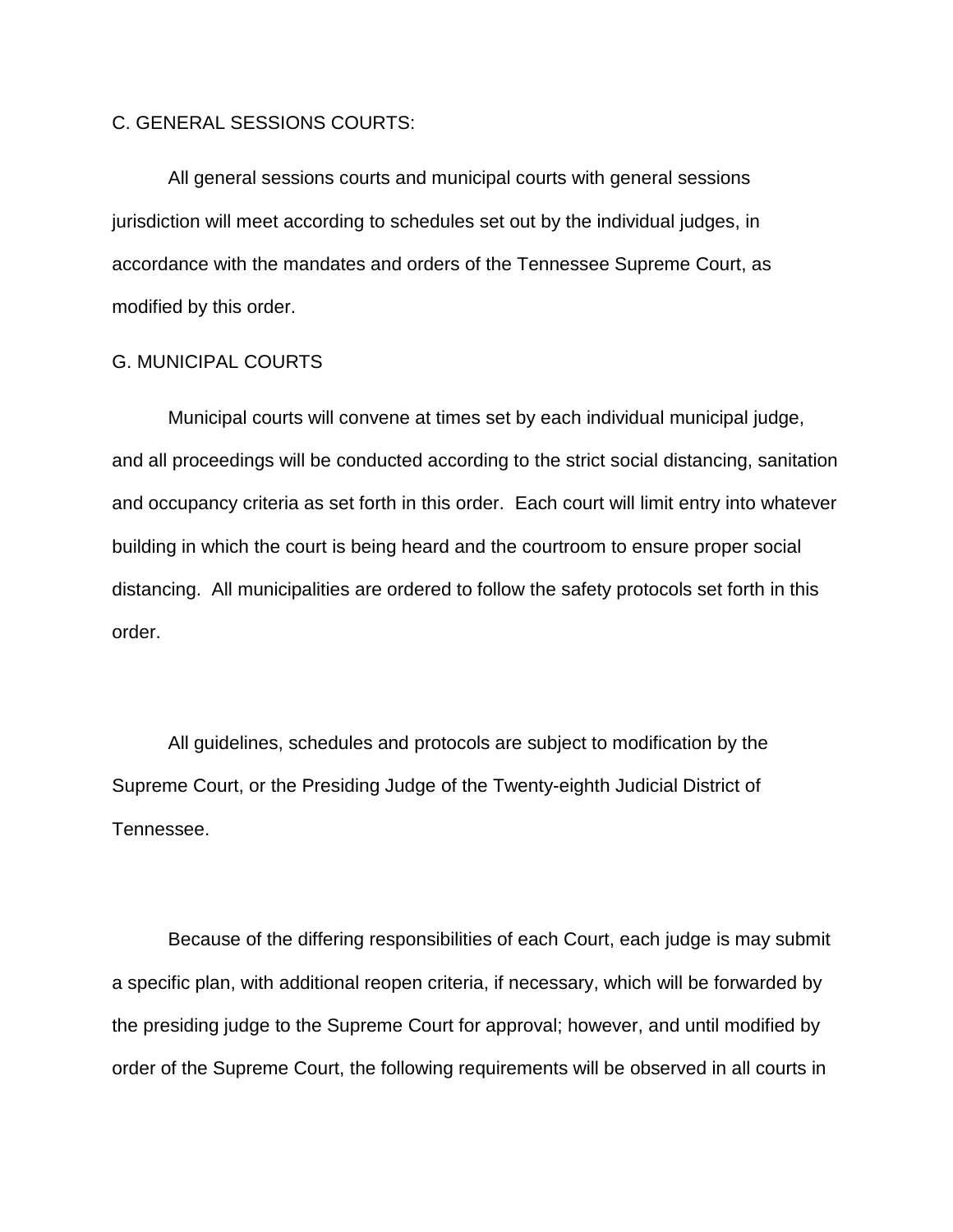all counties of the 28<sup>th</sup> Judicial District (some are repeated in other parts of this order, but are placed here for convenience):

- 1. Public access to courthouses and other buildings holding court shall be limited to one entrance. At that one entrance, courthouse security personnel (where practicable and available) will be equipped with no contact thermometers where the temperature of all persons entering the court building may be taken with a beam to the forehead. Anyone with a fever greater than 100.4 shall be turned away. Also, security personnel shall ask questions to those attempting to enter the courthouse about their health situation- fever, cough, etc. Anyone with COVID 19 symptoms will be turned away;
- 2. No jury trials shall be conducted, nor grand juries convened until further order of the Supreme Court;
- 3. The same proper social distancing and sanitary observances required for courtrooms shall be observed for those waiting on in-court proceedings;
- 4. The number of persons in a courtroom (exclusive of the judge, court personnel, and court security) shall not exceed 10 people;
- 5. If not otherwise clear herein, all judges shall maximize the use of telephonic, video or other electronic means of holding court whenever possible;
- 6. In all courtrooms and waiting areas outside courtrooms, all seating shall be marked where seating is appropriate. Only attorneys and court personnel are allowed in front of the bar and shall continue to utilize physical distancing when doing so. Wearing of cloth masks by staff and the public is encouraged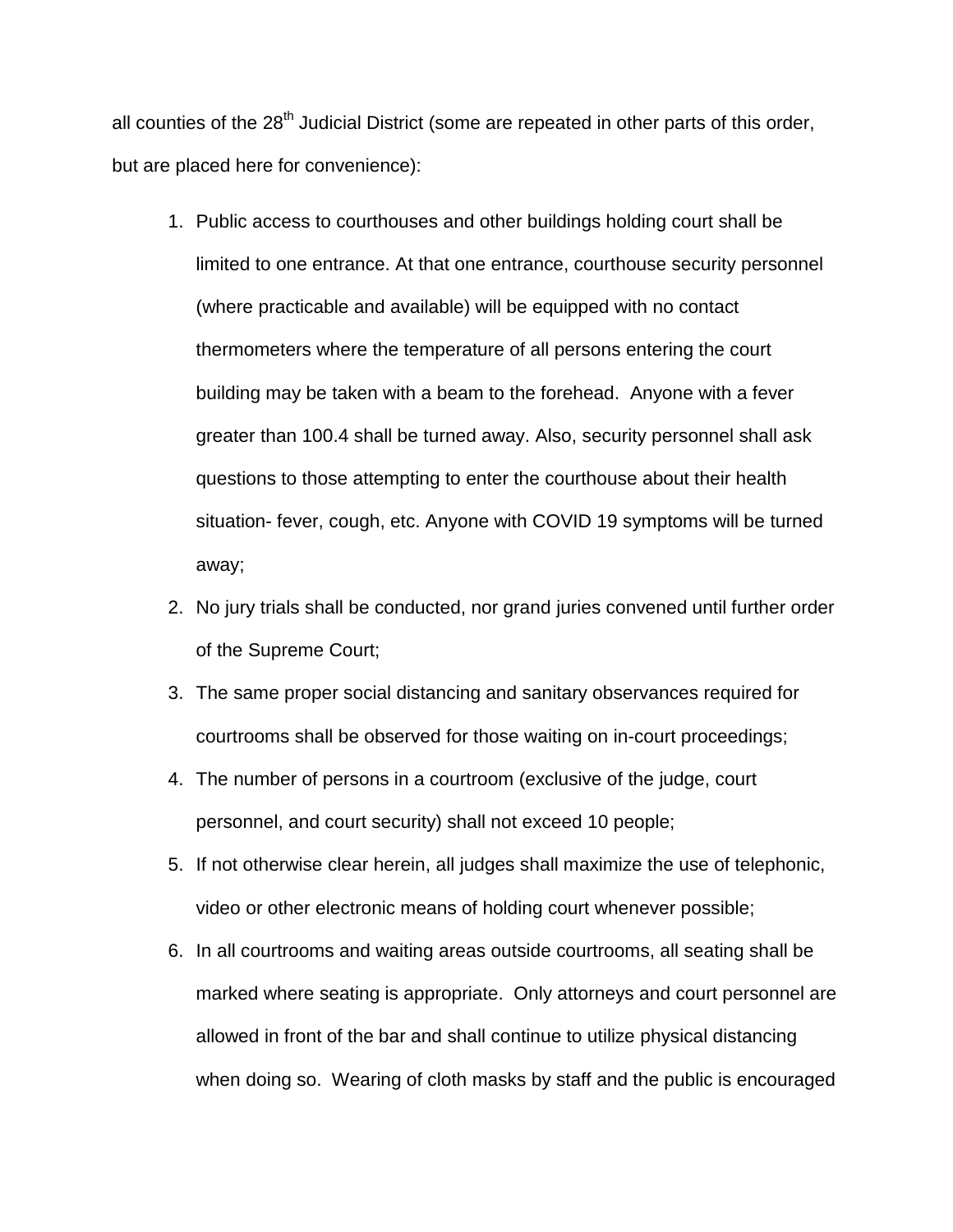but not required. Court Officers are charged with ensuring compliance of these requirements;

- 7. Court officers and other staff shall ensure only litigants (check the docket) and attorneys are allowed past the security screens at court building entrances. Witnesses are only allowed into the building by order of the court when called, utilizing witness holding rooms when necessary and if available;
- 8. Sheriffs and or municipal police staff shall screen daily all staff and public that enter into each court building according to procedures set out above. Court Officers and/or clerks shall post information about health precautions for attorneys, litigants, and staff (such as maintaining an appropriate physical distance). Hallway and stairwell doors shall remain open, as shall elevators with a 2 (two) person maximum in elevators (elderly and disabled only). Hand sanitizer shall be utilized to the extent possible. All personnel are advised and encouraged, but not required, to bring and wear appropriate mask over nose and mouth;
- 9. Daily cleanings shall be made according to Tennessee Health Department guidelines of offices and courtrooms when used;
- 10.Attorneys appearing in court should advise litigants with any symptoms of illness to be tested and to stay home until they receive test results;
- 11.Physical distancing must be maintained in all work spaces and common areas where possible and cleaned daily according to guidelines;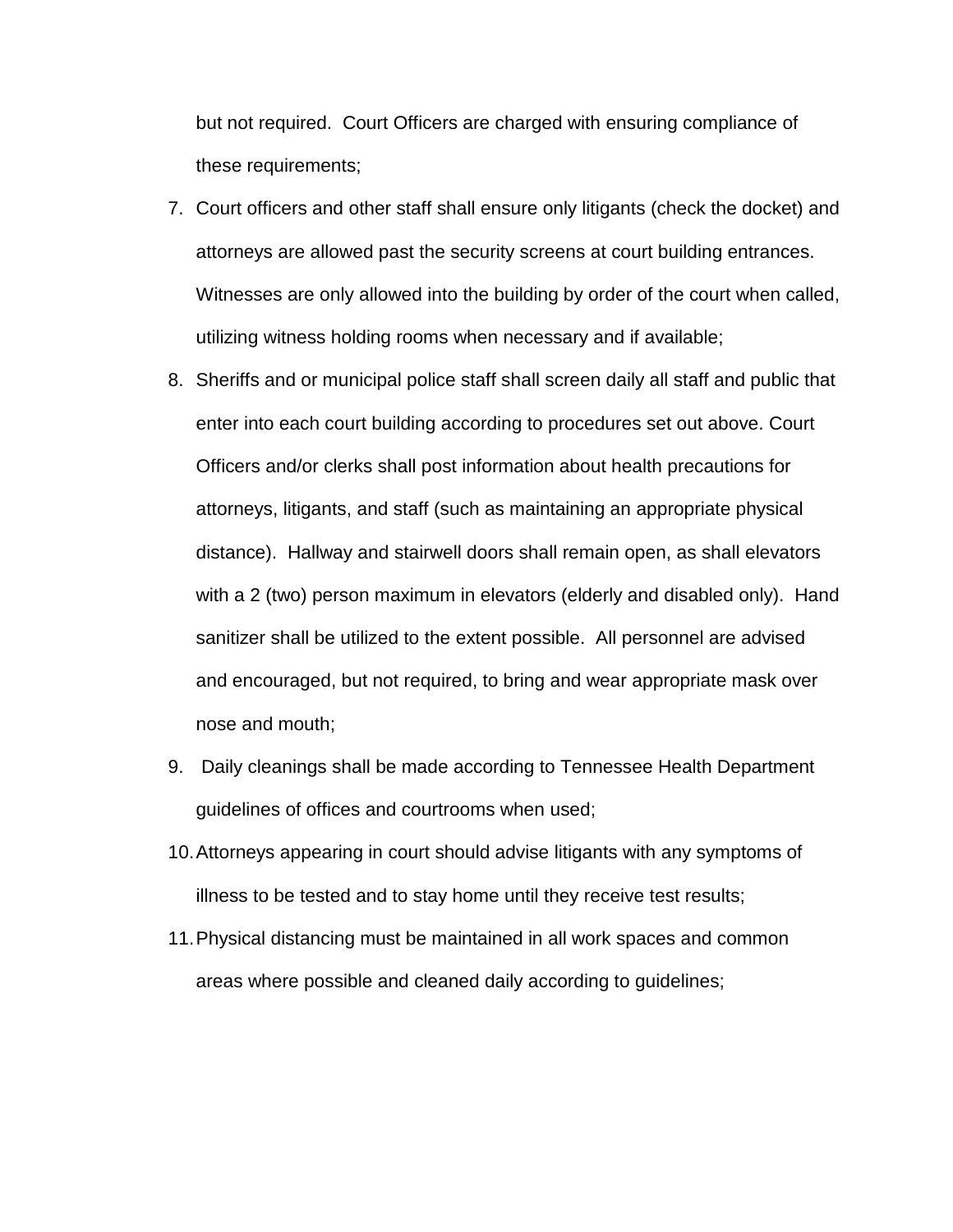- 12.Each sheriff's office and/or municipal police department shall mark line and social distancing requirements in front the lobby or entrance area of each court building;
- 13. Pleas, arraignments, and other business for incarcerated defendants will continue to be accomplished by video means;
- 14.Appropriate cleaning of the court room using the Tennessee Health Department guidelines must occur before each use, in all courtrooms;
- 15.If during the check-in through the metal detector or at any time during Court, it comes to attention of any staff member, that a person may be have symptoms consistent with COVID-19, they will be required to leave and their case reset;
- 16.Hand Sanitizer if available, shall be placed at all access points;
- 17.No one other than attorneys, officers, litigants, or defendants will be allowed entry into courtroom without leave of court. While open courts are a very basic and important part of the American judicial system, this requirement shall be stayed until the expiration of this crisis;
- 18.A defendant-witness chair will be placed a minimum of six (6') feet from the judge's bench. The judge and court clerk will also be positioned at least six (6') feet from each other.

Again, in order to facilitate the April 24, 2020, Order of the Tennessee Supreme Court, all judges of the 28th Judicial District, including all Circuit, Chancery, General Sessions and Municipal Judges in all counties of the district, in addition to the specific